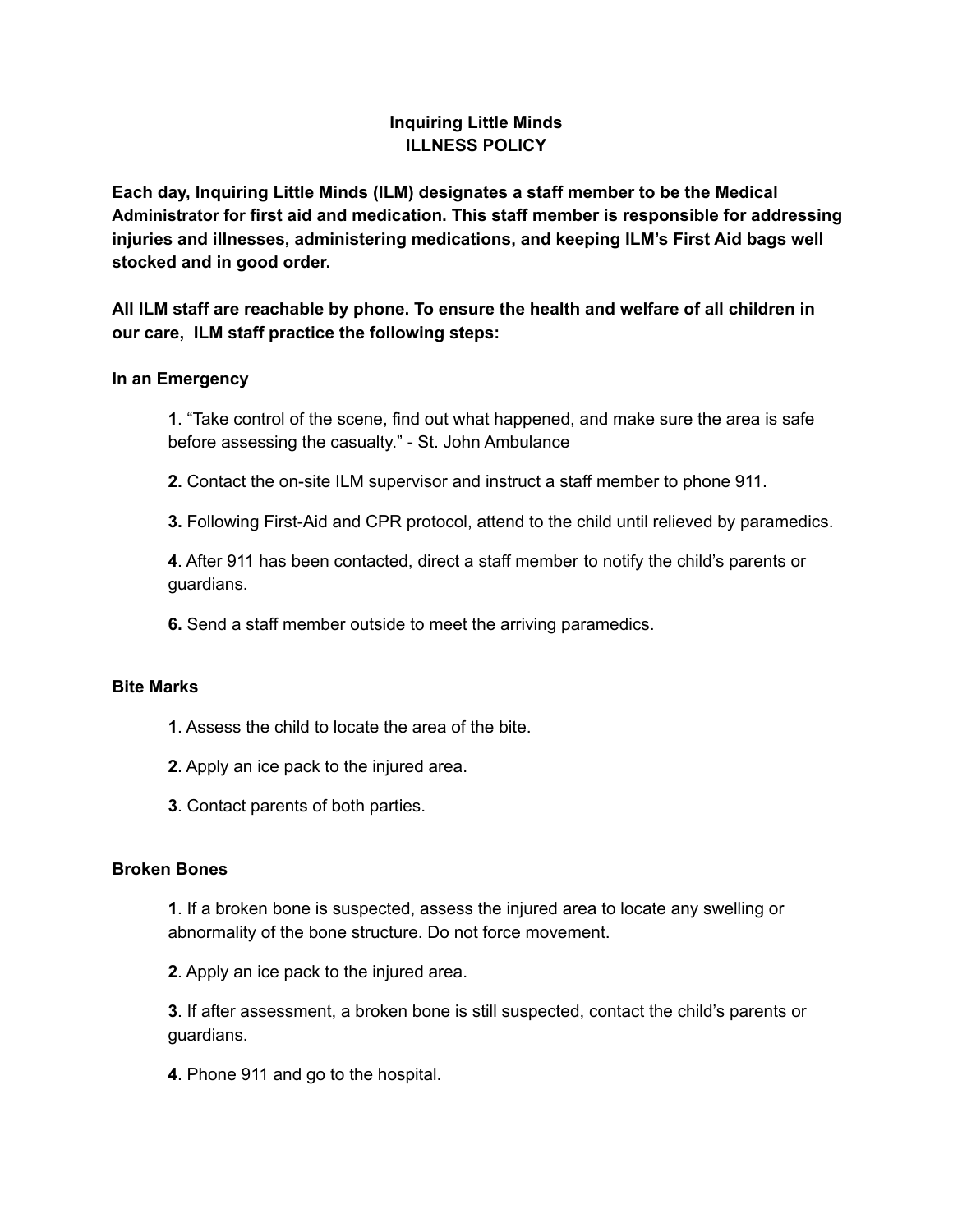### **Contagious Disease**

**1**. Parents are required to notify the centre when a child contracts a contagious disease. This includes, but may not be limited to chicken pox, conjunctivitis, fifth disease, impetigo, measles, ringworm, scarlet fever, and so forth.

**2**. In the event that three children contract a contagious disease, ILM will contact Licensing and inform parents that an contagious incident has occurred.

**3**. This alert will include a brief description of the disease, the date that the centre was notified, and the date that the alert was posted.

**4**. The child may return to the centre as stated by a doctor's note.

# **Head Lice**

**1**. Confirm with the on-site supervisor that nits or lice are present. Quarantine the child immediately.

**2**. Follow procedures on sending a child home. Notify the pickup person that the child must be properly treated before returning.

**3**. All sheets, blankets, and sleep toys in the affected room must be bagged and washed. Suggest to the parents that they do this as well.

**4**. A complete head lice check must take place in the affected room, as well as in the rooms of any siblings.

**5**. The child must be checked for re-entry into the centre.

**6**. When the child is free of nits, they may return. Before the child can be signed in, a head check will be completed by a Medical Administrator.

#### **Injury with or without Blood**

**1**. Take precaution by first applying a protective barrier between you and the wound (e.g., wear rubber gloves, Ziploc® storage bag, etcetera) just in case blood is not apparent.

**2**. Assess the area to determine whether the wound will require an ice pack, cold compress, bandage or further action.

**3**. If stitches are required, first notify the on-site supervisor, then contact the child's parents or guardians. Clean only the area around the wound. 911 will be called.

**4**. All contaminated materials (gloves, blood soaked paper or cloth) shall be disposed of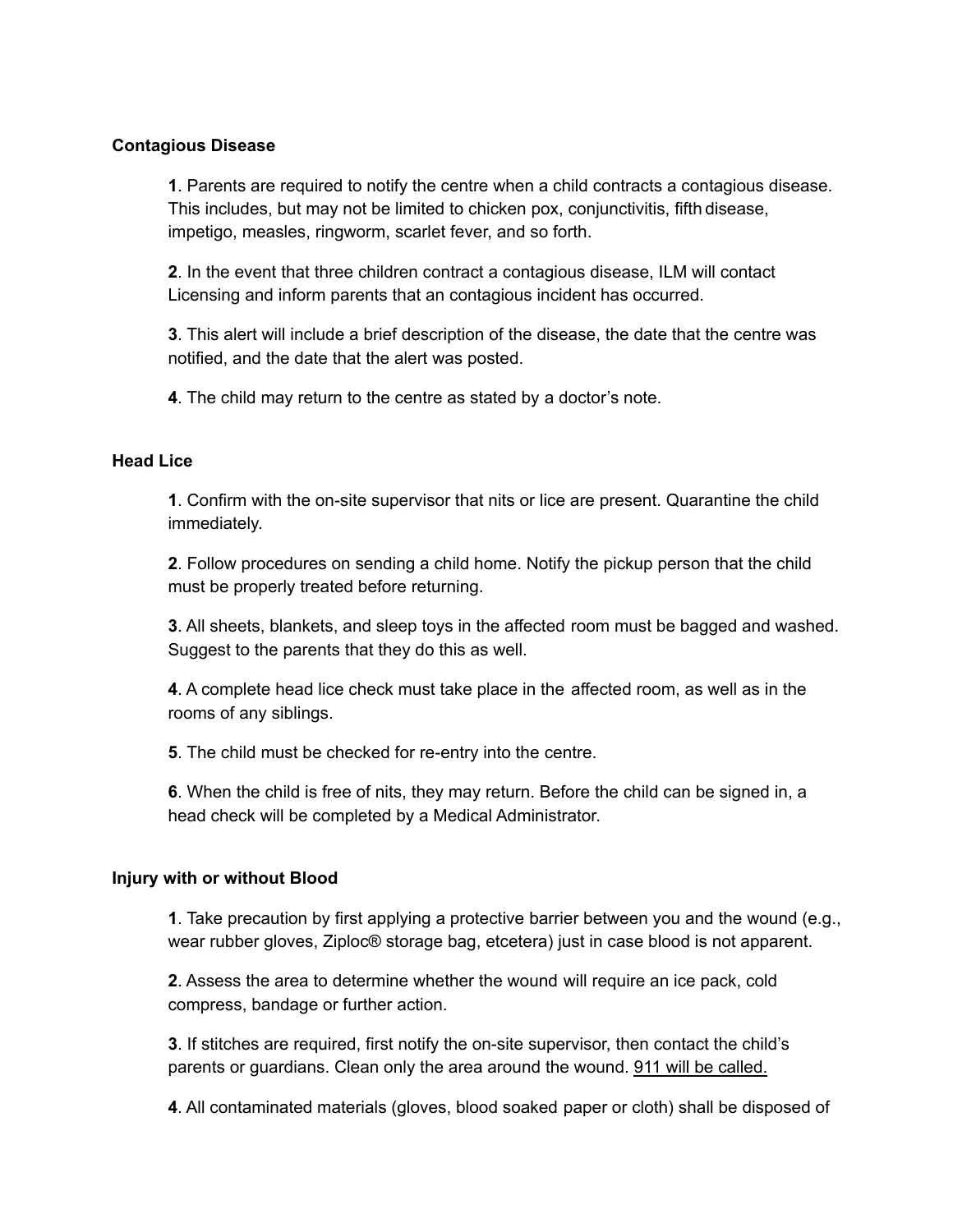by being sealed in a plastic bag and thrown in the waste container for diapers. This container is to be emptied into a waste receptacle outside the building as needed. Contaminated clothing that is to be sent home must be double sealed in a plastic bag.

# **Injury with or without Blood, Head Injury**

**1**. Assess the area to locate any abnormal bumps or bruises.

**2**. Apply an ice pack or cold compress to the injured area.

**3**. If the head injury is suspected to be more severe, notify the child's parent and alert a teacher to watch for fixed, glossy, or dilated pupils for 30 minutes following the injury.

**4**. Call 911 if injury is deemed severe by staff and/or parents.

### **Pandemic**

**1**. ILM staff members will follow the recommended procedures of the Health Authority and contact parents and guardians..

**2**. If one person in the centre is infected, the center will close as instructed by VIHA.

#### **Sending a Child Home**

#### *A child will be sent home:*

- If they have yellow or green snot
- If they have a fever
- If they have diarrhea (more than 3 instances in one day)
- If they are lethargic and unable to participate in program
- Unexplained rash or allergic reaction

#### *When it has been determined that a child must go home, the procedures are as follows***:**

**1**. Notify the parent.

**2**. If the parents are unable to be reached, proceed by contacting someone on the child's emergency pick up list.

**3**. Thirty (30) minutes will be given to pick-up the child. If the 30 minute time frame is exceeded, the late pick up charge may go into effect.

**4**. A 'Symptoms of Illness Notification' will be sent home.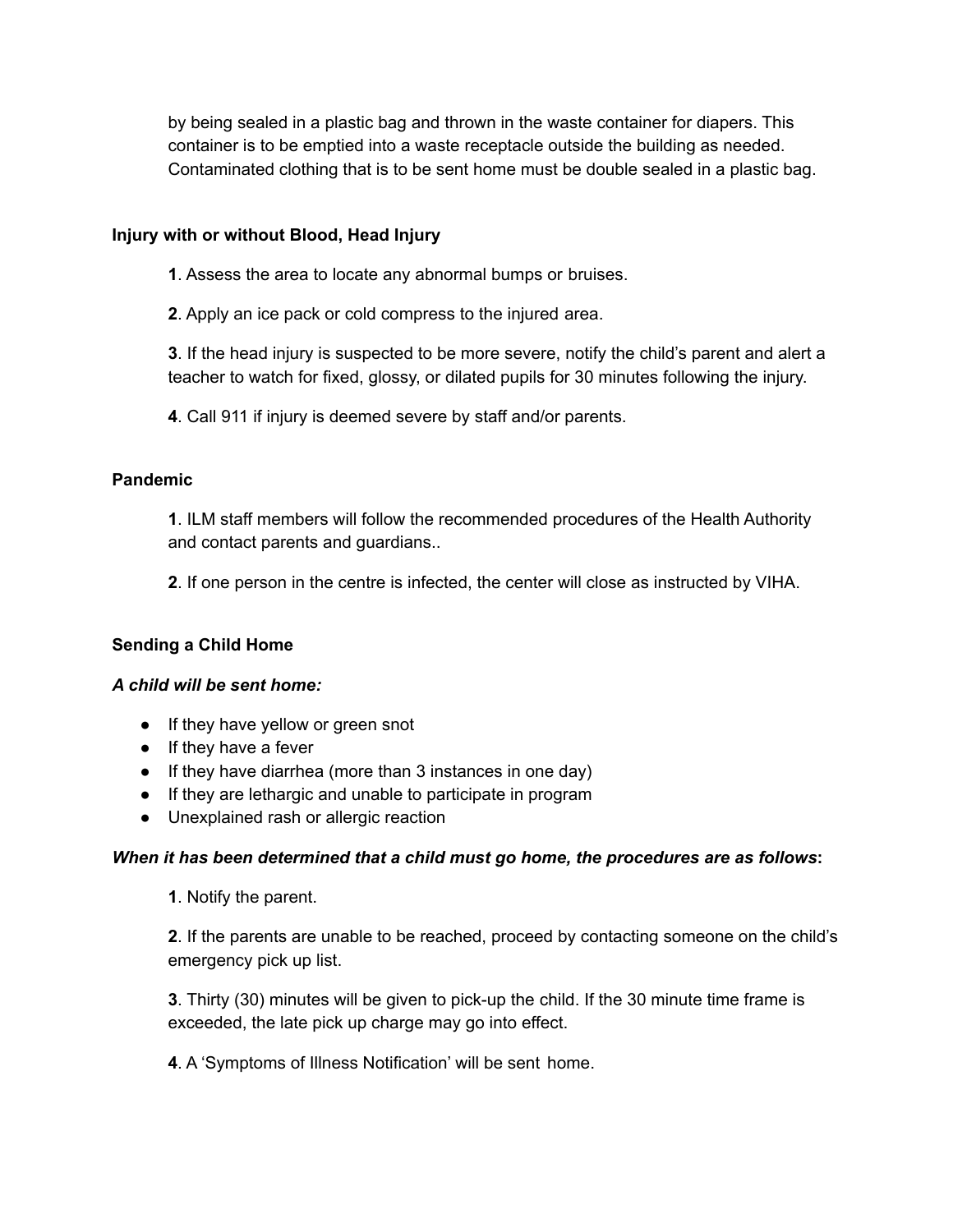#### **Sick Child**

**1**. Assess the child. Question them/him/her as to where the problem is located.

**2**. Take the child's temperature.

**3**. A temperature reading of 100°F (37.778 °C) or greater requires that the child must be sent home.

**4**. A judgement call may be made if evidence of an illness is present, but is not accompanied by a high temperature.

#### **Notes from Doctors**

**1.** If your child(ren) are multi-symptomatic due to transitions in their eating, an allergy, or recurring symptoms a doctor's note is required to ensure that your child(ren) will not be sent home due to these symptoms.

**2**. A doctor's note may also be required to attend care after rashes or certain illnesses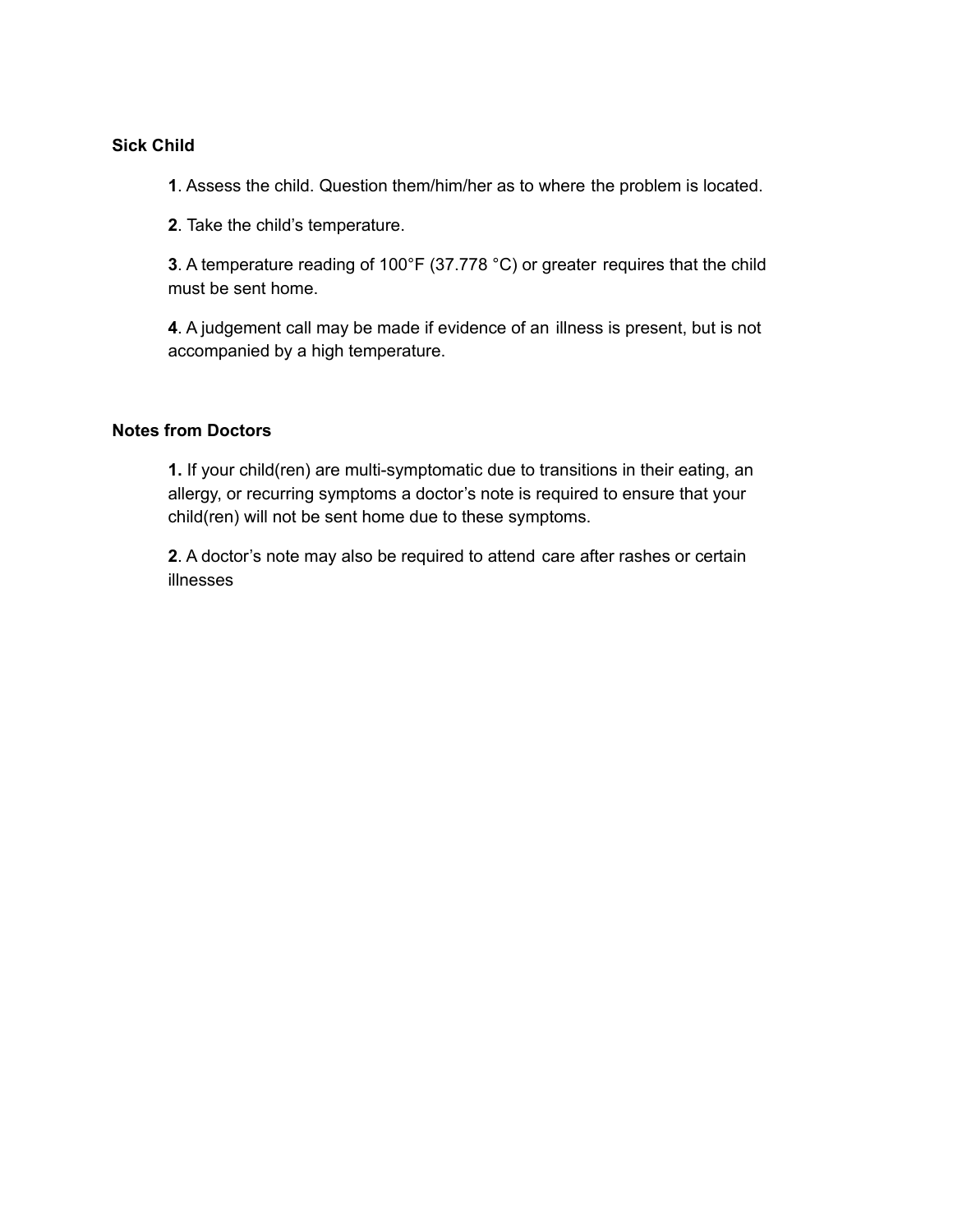# **MEDICATION**

#### **Receiving and Storing Medication**

**1**. An "Authorization to Give Medication" form, filled out in its entirety, must accompany all medication received by the centre.

**2**. All medication must be in its original bottle or container. Please only send the amount needed for the day.

**3**. Medication mixed in a bottle with formula or in any other manner is NOT to be Accepted.

**4**. Long-term prescription medication must have an "Authorization to Give Medication" form. This form must be updated every 30 days. We must have a doctor's note for all prescription medications, with the medication not to exceed six months. The prescription bottle with a current label and a completed medication form fulfills this requirement.

**5**. Any medication not prescribed by a doctor with the original label on it for the child, will not be given under any circumstance: example, Tylenol for teething.

6. Prescribed antibiotics must be given to children (at minimum) a full 48 hours before attending an ILM child care facility.

#### **Administering Medications**

# *When medication is authorized to be administered, five "rights" must always be observed, and are as follows:*

**1**. Right Patient: Question the teacher and child to confirm that you have the correct child.

**2-3**. Right Drug and Right Dosage: Compare the medication bottle with the "Authorization to Give Medication" form to confirm proper administration and insure that the medication has not expired. Do not exceed the dosage on the bottle unless a doctor's note is present verifying the dosage amount.

**4**. Right Time: Refer to the "Authorization to Give Medication" form for the correct time the dosage is to be given to the child. Medication may be given no more than one half hour before or one half hour after the stated time.

**5**. Right Route: When medication is administered, be certain that it is applied to the correct area and/or given in the correct manner (e.g., eye drops to eye, ear drops to ear).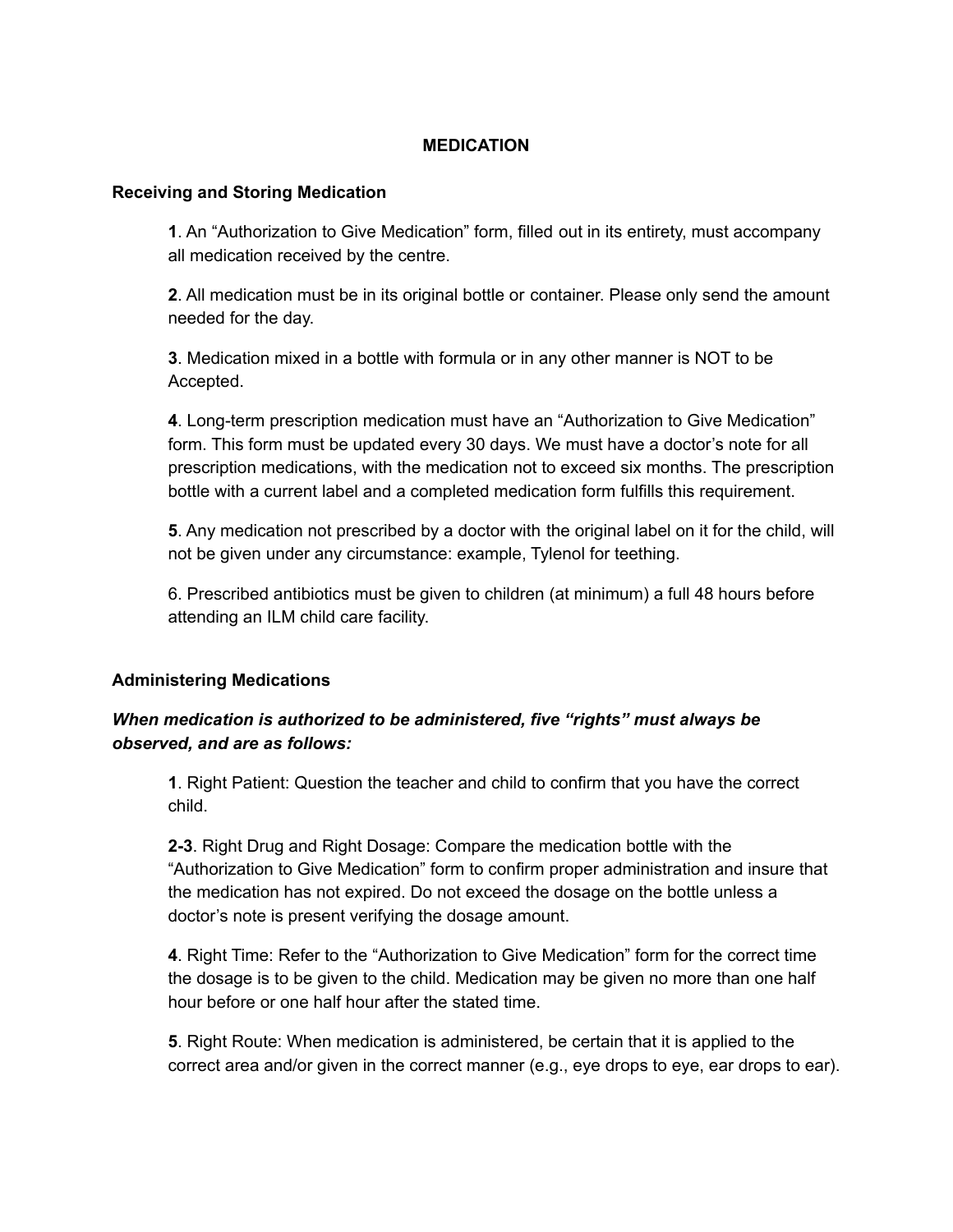#### **Disposing of Medication**

**1**. When time expires for administering medication, as noted on the 'Authorization to Give Medication' form, the EMPTY container is to be placed in the child's cubby.

**2**. If medication remains in the container, the medication will be sent home, and given directly to the parent.

**3**. The centre will not dispose of medication or medication containers. Empty or not, all medication containers will be returned to parents for proper disposal.

# **Recording Information**

**1**. All incidents must be recorded in the correct forms, i.e., *Authorization to Give Medication* or an *Incident Report*.

**2**. All information must be specific as to the degree of temperature, type of injury, location on the body, cause of injury (e.g., right index finger has a 3⁄4 inch cut, finger was cut on a toy).

**3**. Any injury causing a mark constitutes an incident report. The report will be complete with all information related to the injury. One copy of the report will go to the child's bucket, while the report's original copy is to be placed in the child's file.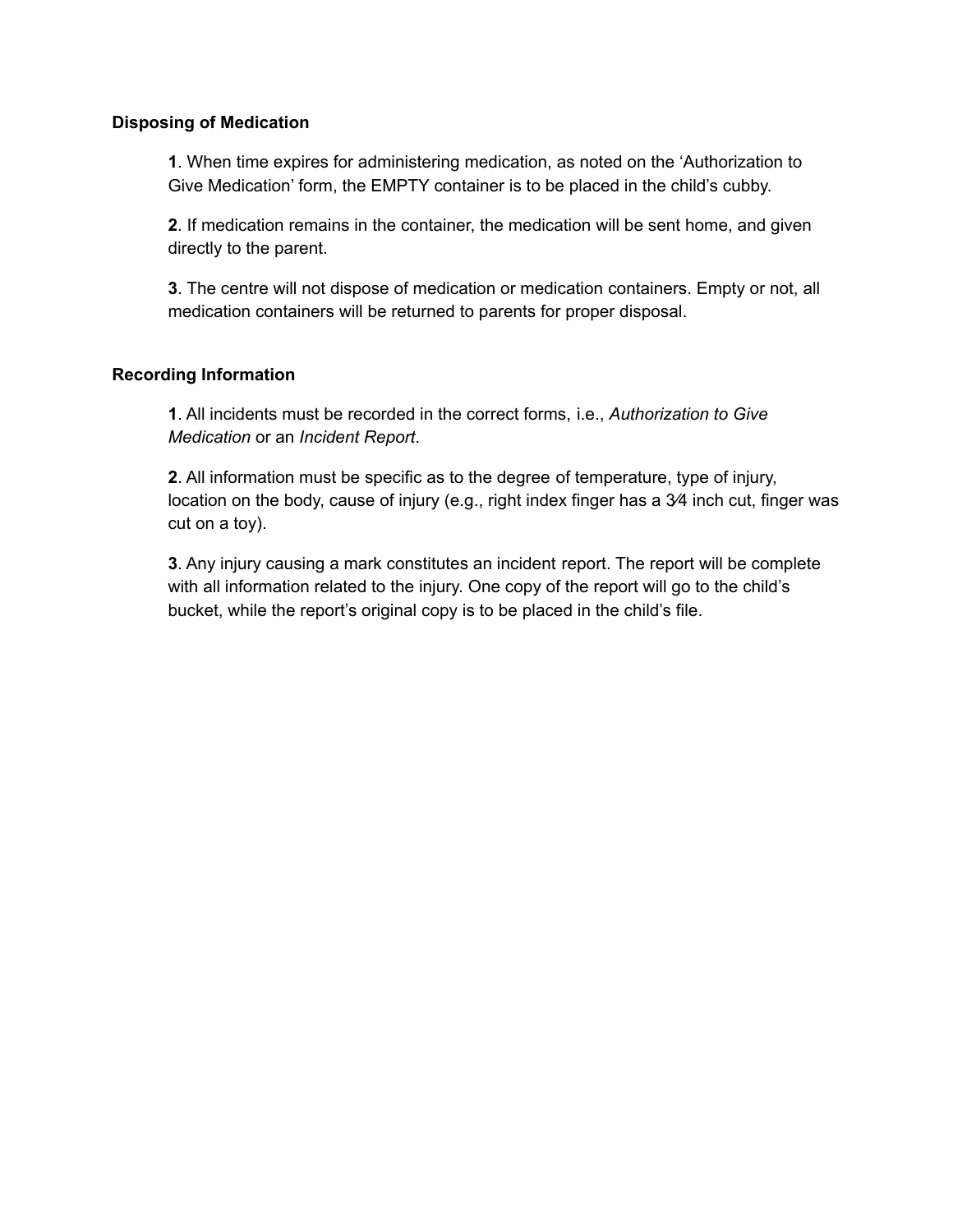#### **GUIDELINES: WHEN A CHILD CAN RETURN**

**These guidelines are recommended by the Canadian Pediatrics Society and the Canadian Public Health Association. All guidelines will be observed unless your child has a doctor's release that specifically re-admits them to the centre prior to the guidelines listed.**

**Conjunctivitis (Pink Eye)**: 48 hours after documented treatment for conjunctivitis has begun. The returning child must be accompanied with a doctor's note stating the child is no longer contagious.

**Ear Infections**: as ear infections are not contagious, your child can return to attend child care after 48 hours, providing that they can participate in the full day's activities.

**Fever Free**: With exception of an ear infection, the child must be fever free for 48 hours. In the case of an ear infection, the child may return after 48 hours of treatment of antibiotics. If teething is the cause of the fever, we can allow the child to continue coming to the ILM Centre at that time as long as the child is participating in the program.

**Hand, Foot and Mouth Disease**: Cannot return until all blisters have dried up and the child has been fever free for 48 hours.

**Hepatitis A**: Cannot return until one week after the onset of illness or until after immune serum globulin has been given to the appropriate children and team members in the program as directed by the Medical Administrator.

**Impetigo**: Cannot return until 48 hours after treatment has begun. The returning child must be accompanied with a doctor's note stating the child is no longer contagious.

**Infestations (e.g. head lice, scabies)**: Cannot return until 48 hours after appropriate treatment has begun. The child has to be checked by the Medical Administrator before re-entering. No live nits will be allowed.

**Measles**: Cannot return until 6 days after the rash appears. The returning child must be accompanied with a doctor's note stating the child is no longer contagious.

**Mouth Sores**: Must have a doctor's note stating that the child is non-infectious.

**Mumps**: Cannot return until 9 days after onset of swelling of glands near the ear. The returning child must be accompanied with a doctor's note stating the child is no longer contagious.